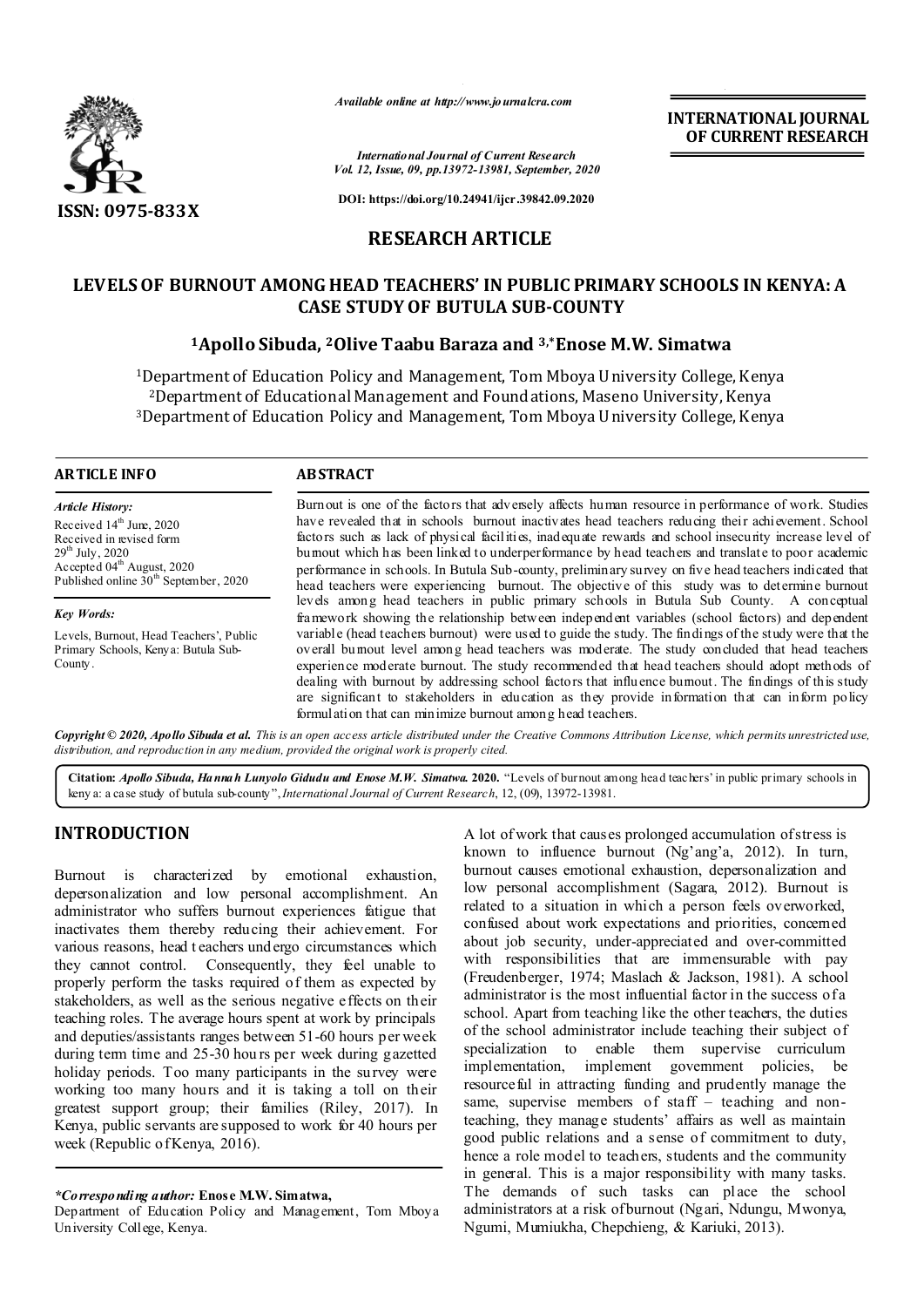Studies around the world have indicated that principals and head teachers suffer different levels of burnout. The United Kingdom's Health and Safety Executive acknowledges that the top seven most stressed professionals are teachers, nurses, managers, social workers, road transport drivers, police officers and prison officers (Willis, 2005). Preliminary survey on head teachers in Butula Sub-County indicated they suffer from a high level of burnout. T here was a gap on the level of head teachers' burnout in Butula Sub-county and therefore this study aimed to fill it. Freudenberger (1974) associated burnout with people in helping positions that experienced a state of exhaustion and fatigue as a result of working too long, too much and too intensely with needy clients at the expense of their own needs. Twenty-first century educators are faced with more demands than teachers in any previous era (Kozol, 2008). Due to the break-down o f families, they are expected to act as social workers, health care providers, and parents while continuing to educate the children about core cont ent areas, technology, and the global community. T eachers are also faced with a growing amount of paperwork, pressure to teach and administer standardized tests, and a constant need to defend themselves against the public belief that schools are failing the children of the nation. Career-related stress from difficult students, excessive work hours, new and additional demands, and negative relationships with co-workers or administrators takes a prolonged period of time to fix. Burnout results as a response by teachers who have trouble coping with the challenges o f the job. It comes about when the teacher feels he has invested a lot in his work, trying by all means to make his work meaning ful, but finds himself running empty and in vain (Schwab & Iwanicki, 1982; Dewe 1986; Jackson, Rothman, & De Vijver, 2006; Ngeno, 2007).

Borritz (2006) states that the core of the job in human service work is professional and constitutes the relationship between the employee and the client. T his means that the employee is acting on behalf of society in order to bring about a change in the client (to become healthy, more educated, less criminal, etc). Educators and the general public have time and again expressed concern over factors that influence student performance in examinations. The most outstanding factor has to do with the organizational management of schools. For instance, Rutter, Maugham and Mortimer (1979) and Wekesa (1993) note that to improve students' performance, head teachers are first required to improve the management o f the schools. Of paramount importance, therefore, is the proper management of teachers because its absence will invariably lead to low productivity on the part of the teachers (Republic of Kenya, 1988).

**Synthesis of literature on levels of burnout among head teachers in public primary schools:** Freudenberger w as the first to use the concept 'burnout' in 1974 to indicate the physical and affectionate responses resulting from workers' long term exposure to stress in occupations that develop high expectations without protection especially those providing human services such as health, media, police and education. He began researching on burnout during the free clinic movement and found that those involved were becoming 'inoperative to all intents and purposes' due to the extreme working conditions (Maslach & Jackson, 1981). Maslach, Jackson, and Leiter (1996), well-known researchers o f burnout, constructed burnout as a co Maslach Burnout Inventory nation of three compon ents: emotional exhaustion,

personal accomplishment, and depersonalization. 'Emotional exhaustion' is described as feelings of being busy, tiredness, exhaustion and overload. 'Personal accomplishment' is the nerson's self-evaluation of their own work and person's self-evaluation of their own work 'depersonalization' is when a person has a tendency to isolate themselves from others. Figure 1 shows Jenkins' Model of stress reaction which gives a clear illustration on how burnout results from chronic stress.



**Figure 1. Jenkins' Model of Stress Reaction (Melgosa, 2004)**

Figure 1 shows that the exhaustion phase is the extreme case of stress which affects the body and is characterized by mental and physical disorders. This is the burnout effect which leads to illnesses, emotional exhaustion, depersonalization, low personal accomplishment and in extreme cases, leads to death (Sagara, 2012). There have been a number of researches on burnout on educators. In a study on the impact of occupational stress on secondary school head teachers in Kisumu County, Sagara (2012) says that occupational stress is the strain imposed on an employee's physical, social and emotional states as a result of unfavorable workplace environment and practices. The effects o f stress and burnout also differ as shown in the Table 1.

**Table 1. Effects of Stress and B urnout** 

| <b>Stress</b>                        | <b>Burnout</b>                            |
|--------------------------------------|-------------------------------------------|
| -Characterized by over engagement.   | -Characterized by disengagement.          |
| -Emotions are overactive.            | -Emotions are blunted.                    |
| -Produces urgency and hyperactivity. | -Produces hop elessness and helplessness. |
| -Loss of energy.                     | -Loss of motivation, ideals and hope.     |
| -Leads to anxiety disorders.         | -Leads to detachment and depression.      |
| -Primary damage is physical.         | -Primary damage is emotional.             |
| -May kill on eprematurely            | -May make life seem not worth living.     |

Table 1 indicates the effects of stress and burnout. When stressed, a person is over engaged, overactive, produces urgency, energy is lost, experience anxiety disorders and damage is physical but in burnout, a person is disengaged, emotions are blunted, is hopeless, has no motivation, is detached, damage is emotional and li fe seems not worth living. Since teaching is a " highly emotional and bafflingly chaotic" profession, teachers are vulnerable to lengthy periods of work-related stress (Brookfield, 2006). Burnout is widespread among teachers due to different factors. Each year a number of teachers leave the occupation and those who keep up teaching in spite of their exhaustion have a negative influence on the quality of education (Azar & Reyhane, 2014). In a related study, Dworkin's (2014) research shows teacher entrapment, rather than teacher turnover, as the greater problem in education today. Teachers are now more likely to spend their entire working li fetime disliking their careers (and sometimes their students), rather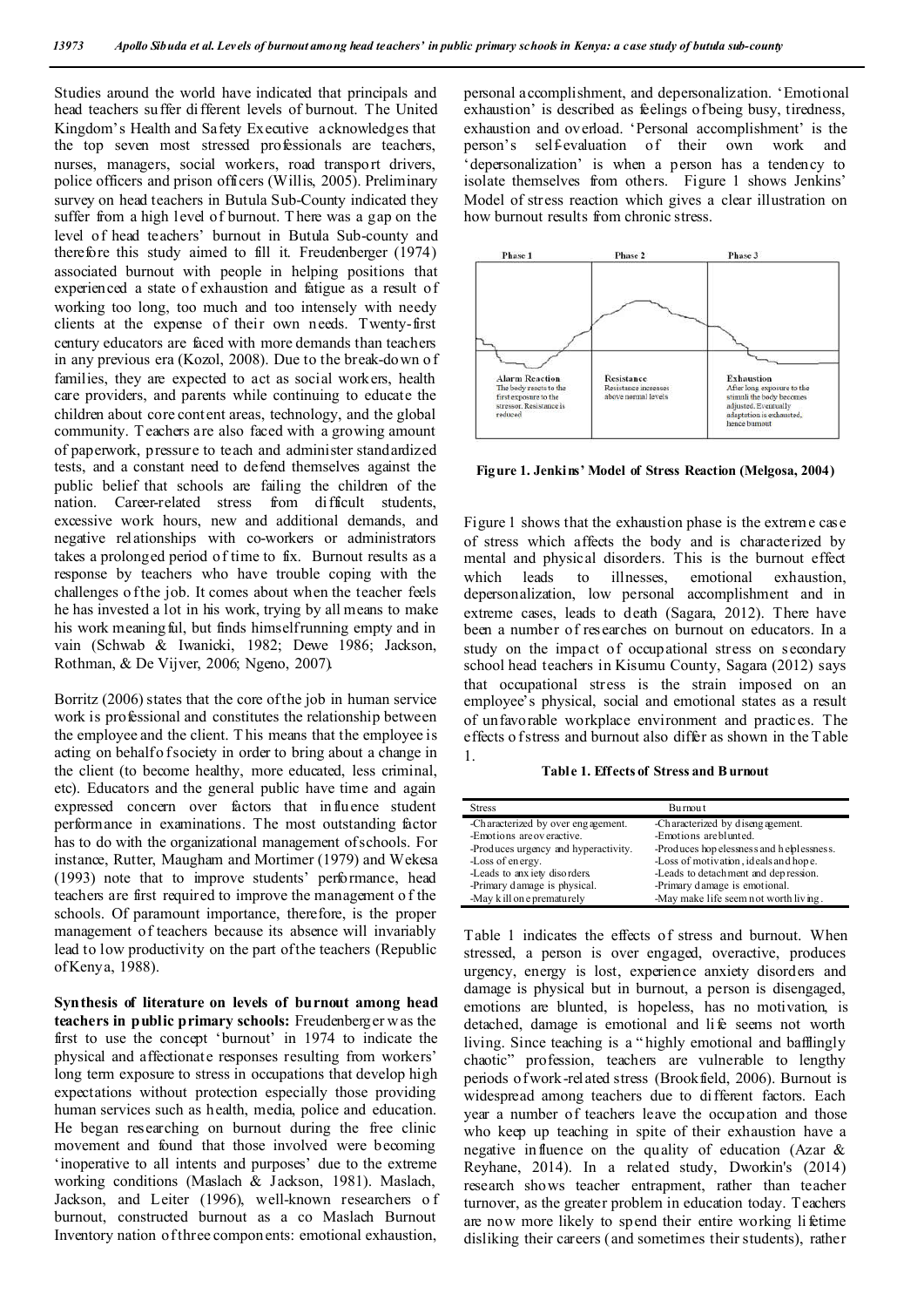than quitting their jobs. The greater the degree of burnout experienced by an employee, the lower the satisfaction s/he derives from the job and, subsequently, the lower the commitment to the job. From the observations of Maslach and Jackson (1981) the first stage o fburnout is characterized by chronic feelings of emotional and attitudinal exhaustion that begins with a feeling of uneasiness, and mounts as the joy of teaching gradually slips away. At this stage, the teacher expresses personal feelings of weariness and irritability; lacks energy, joy, enthusiasm, satisfaction, motivation, interest, zest, concentration and self-confidence. He develops cynical attitudes towards students, and begins to dread th e idea of waking up early to face a new s chool day. As the teacher enters the second stage of burnout, he changes from being warm and caring, to feelings of d epersonalization displayed in withdrawal from contact with students. At this stage, the teacher records a higher rate of absence from school and lessons (Farber, 2000). Psychologically, he ignores or refuses to recognize his students; treating them as impersonal objects, calling them by derogatory names or using labels to describe them. The third stage of burnout occurs when teachers begin to feel that they are no longer accomplishing anything worthwhile in their work. If this feeling is prolonged, the teacher's motivation may reduce to the extent where failure becomes a way of li fe. The three stages are shown in Figure 2.



**Figure 2. Three Stages of Burnout (Farber, 2000)**

Previous studies have associated burnout with health challenges for employees with serious implication(s) on their job satisfaction and commitment (Maslach & Leiter, 1996). These studies have shown th at burnout negatively correlated with job satisfaction and workplace commitment. Various studies have been done to find the level of burnout amongst educators. The United Kingdom's Health and Safety Executive acknowledges that the top seven most stressed professionals are teachers, nurses, managers, social workers, road transport drivers, police officers and prison officers (Willis, 2005) as shown in Table 2.

**Table 2: Rank of Professions by Stress Levels**

| Profession Area                   | $\frac{0}{0}$ |  |
|-----------------------------------|---------------|--|
| Education                         | 54            |  |
| Media specialists                 | 51            |  |
| Professional service providers    | 50            |  |
| Information providers             | 45            |  |
| Health care providers             | 42            |  |
| Travel and leisure providers      | 39            |  |
| Financial service providers       | 34            |  |
| Accountants and financial workers | 25            |  |
| <b>Manufacturers</b>              | 20            |  |

\*Source: Willis (2005)

While analyzing burnout on elementary school principals in Turkey, Bas and Yildirim (2012), used Maslach Burnout Inventory to analyze level of burnout and found that elementary schools principals had " low" level of emotional exhaustion, "moderate" level of reduced personal accomplishment and " moderate" level of depersonalization.

Their study involved 190 elementary school p rincipals from Nigde, Turkey. The data o f their research were collected by using the Maslach Burnout Inventory in a questionnaire. Bas and Yildrim (2012) analyzed the data by using Social Package for Statistical Sciences version 15.0. The data collected for the study were analysed by using Mann Whitney-U test and variance analysis (F test). The Mann Whitney-U test was used to compare between elementary school principals' burnout levels in terms of gender. The managerial experience, education levels and the working places of the s chool principals were compared with the help of one-way ANOVA (variance) test and T ukey-HSD test was used in order to find the variance of the difference.

Results of their study show that elementary s chool principals had "moderate" level o f burnout. It was found out that there was a statistical significant difference between elementary school principals in terms of gender in reduced personal accomplishment and depersonalization sub-scales of the inventory. According to this result, female elementary school principals had higher reduced personal accomplishment and depersonalization levels than their male counterparts. On the other hand, it was found a statistical significant difference between schools principals in relation to managerial seniority. According to result of the research, school principals were found to differ in reduced personal accomplishment sub-scale so that less experienced school principals had higher burnout levels than their counterparts. It was also found out that there were not any statistical significant difference between elementary school principals in terms of educational level and working place variables. The study investigated how elementary school principals' burnout is related to gender, managerial seniority, education level and working place.

The general survey method was adopted in the research and Cronbach's Alpha levels representing the internal consistency of the sub-scales were .86 (emotional exhaustion) .64 (depersonalization) and .74 (reduced personal accomplishment). Cronbach's Alpha level of the total inventory was calculated as .89. Riley (2017) while analyzing The Australian Principal Occupational Health, Safety and Wellbeing Survey 2016 Data, found that principals experience high levels of job demands (1.5 times the general population) emotional demands (1.7 times) and emotional labour (1.7 times) being the highest demands when comp ared to the general population. T his is correlated with higher levels of burnout (1.6 times higher), stress symptoms (1.7 times higher), difficulty sleeping (2.2 times higher), cognitive stress (1.5 times higher), somatic symptoms (1.3 times higher), and, depressive symptoms (1.3 times higher). Most principals described themselves as passionate educator so it would be crucial to determine whether this represented risk or protection as related to school setting.

Nevertheless, a lot of studies have been done on burnout among teachers. For instance, in a research on burnout levels of Jordanian teachers of English, El-Omari and Freihat (2011) found the level of emotional exhaustion was 30.92, depersonalization 17.33 and personal accomplishment was 31.58 according to Maslach Burnout Inventory for the three dimensions. This was high level for emotional exhaustion and depersonalization sub-scales and average for personal accomplishment sub-scale. They explain that for various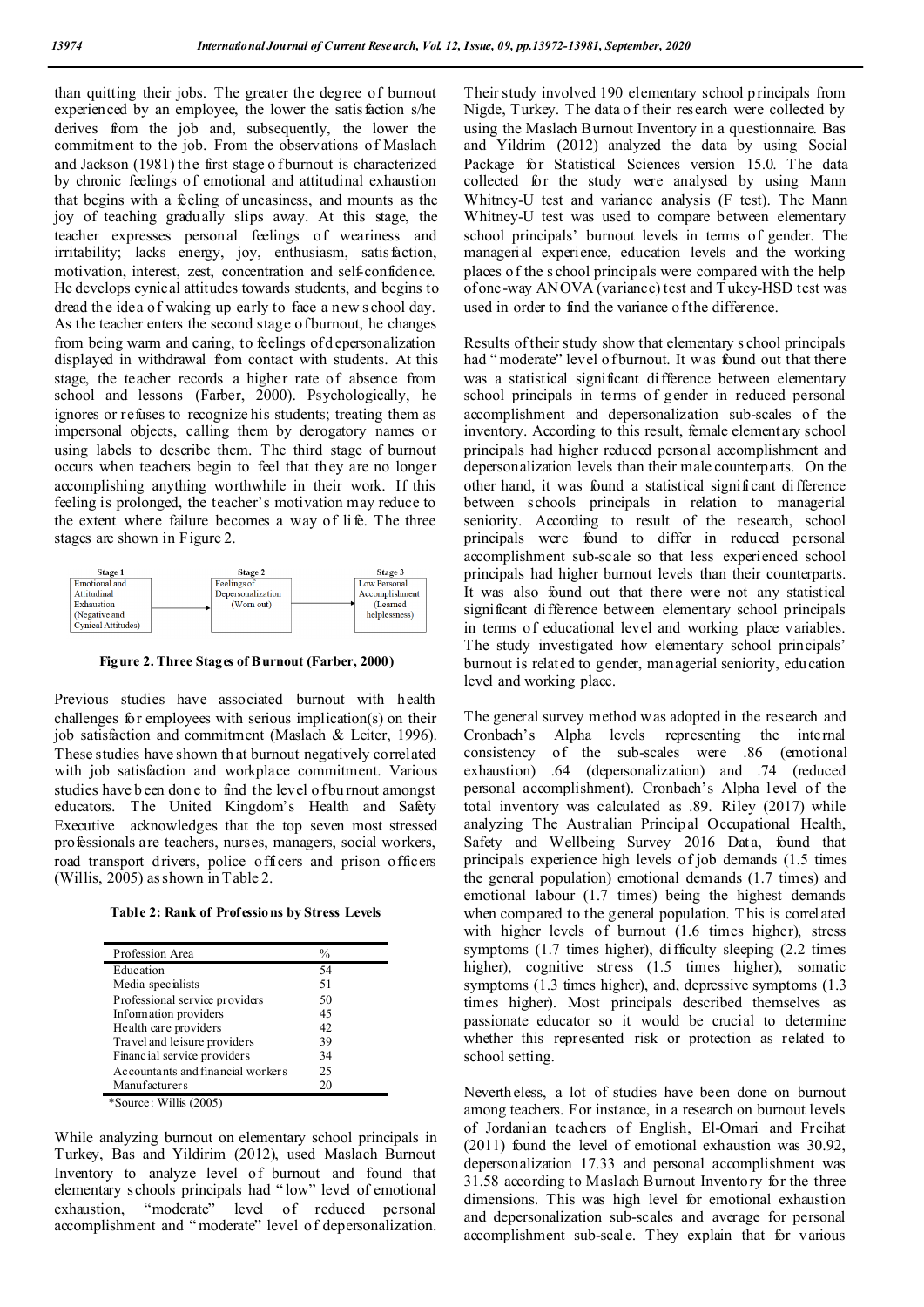reasons, teachers undergo some circumstances which they cannot control, and eventually feel unable to properly perform the tasks required of them as expected by administrators and decision makers, as well as the seriously negative effects on students' teaching. El-Omari and Freihat (2011) say that burnout has negative effects on teachers' physical and psychological health. Regarding the physical health, it increases teachers' feeling o funwell, tension, high blood pressure, backache, headache, indisposition, insomnia and frequent flu.

A study aimed at investigating the levels of burnout experienced by special education teachers in the State o f Kuwait (Abo & Salem, 2013) revealed that female teachers are overwhelmed with pressing feelings and burdens which subject them to greater psychological burnout as compared with their male counterparts. Abo and Salem (2013) used psychological burnout scale to investigate psychological burnout among female and male teachers and got their levels as follows: male teachers had a mean o f 23.08 in emotional exhaustion with standard deviation of 4.70, depersonalization of 40.36 with standard deviation of 12.83 and personal accomplishment of 35.36 with standard deviation of 16.30. On the other hand, the female teachers' level of burnout was as follows: emotional exhaustion of 38.60 and standard deviation of 14.23, depersonalization of 23.44 with standard deviation of 8.41 and personal accomplishment was 19.00 with standard deviation of 6.91. These results indicate that the teachers had a high level of burnout in all the sub-scales.

Maslach and Jackson (1986) and Gursel et al. (2002) found that male teachers tend to score higher than female teachers on the depersonalization sub-scale. These authors attribute this gender di fference to sex role socialization that results in the different career expectations of men and women. However, Bhadoria and Singh (2011) found the opposite in which female participants showed higher levels of depersonalization. Variables such as cultural factors and concept interpretation, could have led to different findings. Occupational burnout among head teachers in Nigeria studied by Emmanuel, Fayankinnu and Bolanle (2015) showed that job satisfaction significantly increased the extent to which head teachers experienced occupational burnout. Similarly, workplace commitment significantly predicted occupational burnout such that head teachers who were committed to their workplace tended to report occupational burnout. Workplace commitment increased the degree to which job satisfaction led to occupational burnout among head teachers. Louw, George and Esterhuyse (2011) examined burnout amongst urban s econdary s chool teachers in Namibia. The main findings of the 337 teachers who participated in the research indicated a mean level for emotional exhaustion as 19.71 and standard deviation was 12.85. On depersonalization, the mean was 6.66 and standard deviation was 8.68 and the mean on personal accomplishment was 32.79 and standard deviation 5.76. The study showed that the participants experienced similar levels of burnout compared to teachers in other countries. The results of the Namibian teachers' higher level of emotional exhaustion (compared to depersonalization and personal accomplishment) correspond with those of teachers in the USA (Maslach & Jackson, 1986; Schermuly, Schermuly & Meyer, 2011), approximately a quarter of the teachers experienced high levels o femotional exhaustion, whilst only 12.2% experienced high levels of depersonalization.

Furthermore, about the same number o f teachers experienced both low and high levels of personal accomplishment.

Prevalence o f burnout syndrome and its health effects among academic staff at MuhiMaslach Burnout Inventory University of health and allied sciences, Dar es salaam Tanzania was studied by Lema (2012). It indicated that prevalence o f burnout syndrome was 31.8% where 8.1% had a high degree of burnout syndrome, 9.5% had average and 14.2% had low. Respondents who experienced average and high psychological distress were significantly associated with burnout syndrome. Lema (2012) concluded that presence of burnout syndrome and psychological distress among the respondents greatly affects work performance.

The Seed (2008), while analyzing the causes of violent student riots in secondary schools in Kenya noted that head teachers are overworked and suffered stress and burnout. In Kenya, school administrators are the most influential factor in the success of a school. The duties of the school administrator include t eaching their subject of specialization to enable them supervise curriculum implementation, be resourceful in attracting funding and prudently manage the same, supervision o f the members of staff both t eaching and non-teaching, management of students' affairs as well as having good public relations and a sense of commitment to duty, hence a role model to teachers, students and the community in general. This is a major responsibility with many tasks. T he demands of such tasks can place the school administrators at the risk of burnout (Ngari et al., 2013). Another study done in Nyanza by Sagara (2012) revealed that the phenomenon of occupational tedium had serious negative consequences for the teachers, as evidenced in their accounts of their work experiences. A common behavioural outcome of such situations, if left unattended, is that teachers leave the profession or change jobs. It is debatable, however, which is the lesser evil: losing educators or retaining teachers who experience high levels of occupational tedium and involuntarily remain in their positions (Otieno, Matanga, & Odera, 2014).

A study done in Bungoma North District on causes of burnout among secondary school teachers by Sichambo, Maragia and Simiyu (2012), revealed that teachers are exposed to classrooms full of students, have to play the roles of classroom teachers, examiners, administrators, disciplinarians, counselors and ensure students achieve highly. When all these are done regularly, they add up to a large workload making teachers overwhelmed, drained and exhausted. The researchers concluded that apart from the normal classroom teaching, teachers had a number o f remedial lessons to attend to: larger classes to handle, a lot of paper work while some had to stay in their work stations outside their normal school timings in order to complete various tasks. All these factors contributed to burnout among teachers. From the studies mentioned above, little is known about level of burnout among head teachers. There was a need to find the level of burnout among head teachers in Kenya and compare results with other studies in the world and therefore this study filled this gap.

**Research Objective:** The research objective was to: Determine burnout levels among head teachers in public primary schools in Butula Sub-County.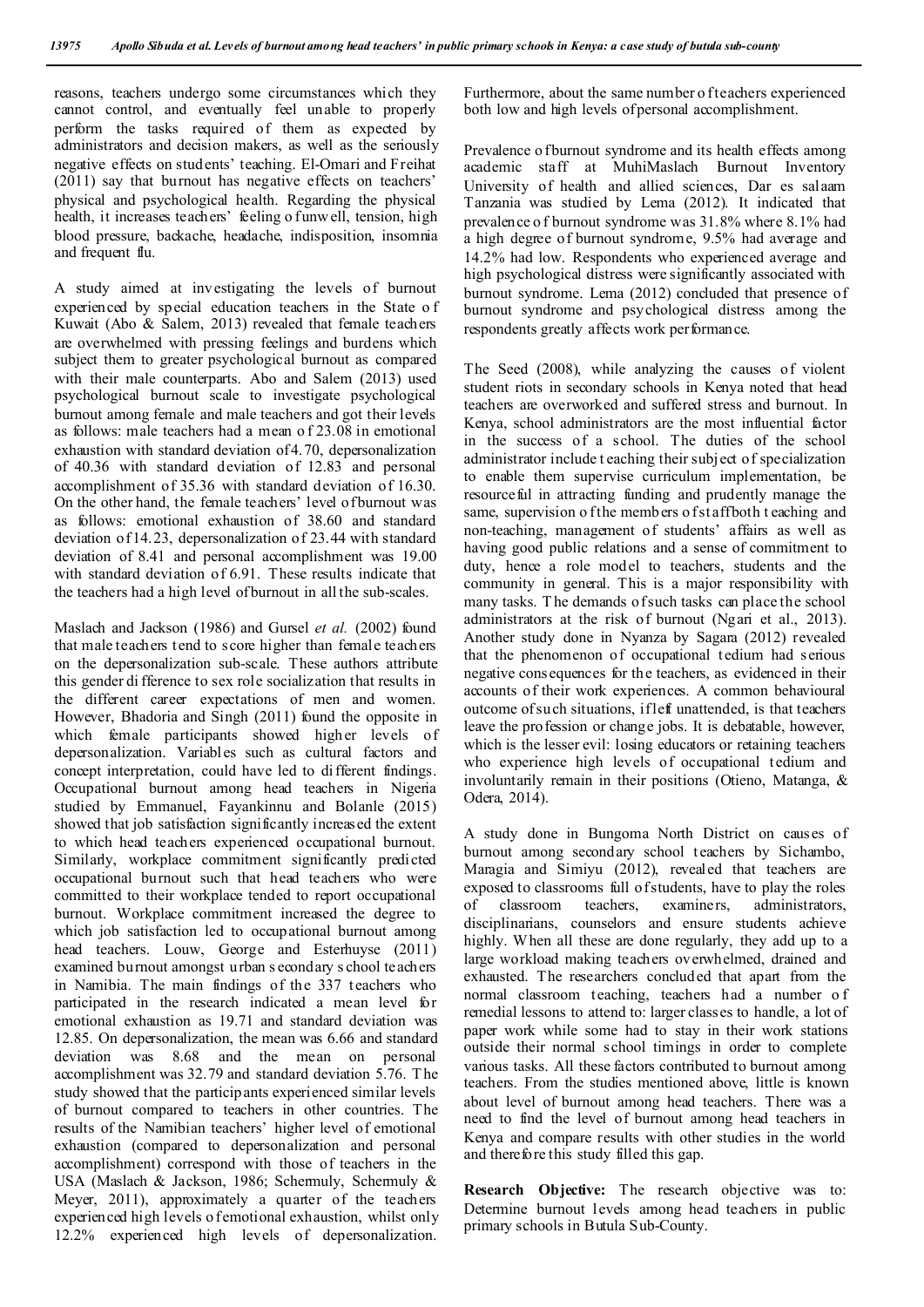### **Conceptual Framework**

The conceptual framework for this study is based on the premise that there are school factors that lead to burnout. Burnout in turn leads to illnesses, emotional exhaustion, depersonalization, low personal accomplishment and in extreme cases, leads to death (Sagara, 2012). This leads to loss of energy and reduction in productivity. Previous studies have associated burnout with health challenges for employees with serious implication (s) on their job satisfaction and commitment (Maslach & Leiter, 1996). The influence of a head teacher on a school's managerial environment cannot be overstated in view of the fact that they initiate policies that provide guidelines for action (Pugh, 1989). This study was conceptualized on the basis of school factors as independent variable and burnout among head teachers as the dependent variable. The intervening variable was government policies. Head teachers who suffer from burnout may not perform their work as expected and therefore this study investigated level of burnout among head teachers'. The variables involved in this study were illustrated in Figure 3.



**Figure 3: Conceptual Framework showing level of burnout among head teachers' in public primary schools** 

## **RESEARCH METHODOLOGY**

The study adopted descriptive survey research design. The target population was 61 head teachers and one Sub-county Quality Assurance and Standards Officer. Saturated sampling technique was used to select a sample size of 55 head teachers and one Sub-county Quality Assurance and Standards Officer. Data were collected using Maslach Burnout Inventory questionnaires, interview schedules and document analysis guide. The validity of the research instruments were ascertained by experts in the school o f education. Test-retest was conducted to determine reliability of the head teachers' questionnaire which had a coefficient of 0.87 for emotional exhaustion, 0.89 for depersonalization and 0.92 for personal accomplishment at p value of 0.05. Quantitative data were analyzed using frequency counts and percentages.

## **RESULTS**

**Demographic Data of Head Teachers:** Section one of the head teachers' questionnaire revealed the demographic information of the head teachers as shown in Table 3.

#### **Table 3: Demographic Information of the Head Teachers**

| Demographic Characteristics |               | F  | $\frac{0}{0}$ |
|-----------------------------|---------------|----|---------------|
| Age                         | $31 - 40$ yrs | 03 | 5.5           |
|                             | $41 - 50$ yrs | 27 | 49.0          |
|                             | $51 - 60$ yrs | 25 | 45.5          |
| Total                       |               | 55 | 100           |
| Gender                      | Male          | 47 | 85.3          |
|                             | Female        | 08 | 14.7          |
| Total                       |               | 55 | 100           |
| Professional Qualification  | Certificate   | 11 | 20.0          |
|                             | Diploma       | 36 | 65.3          |
|                             | <b>B.ED</b>   | 08 | 14.7          |
| Total                       |               | 55 | 100           |
| Headship Experience         | $0-5$ yrs     | 15 | 27.2          |
|                             | $6-10$ yrs    | 17 | 30.8          |
|                             | $11-15$ yrs   | 13 | 23.6          |
|                             | $16-20$ yrs   | 05 | 9.2           |
|                             | $21-25$ yrs   | 05 | 9.2           |
| Total                       |               | 55 | 100           |

**Table 4. Head Teachers' Teaching Workload** 

| No. of lessons | F  | $\%$ |
|----------------|----|------|
| $5 - 10$       | 02 | 3.8  |
| $11 - 15$      | 05 | 9.2  |
| $16 - 20$      | 18 | 32.6 |
| $21 - 25$      | 14 | 25.3 |
| $26 - 30$      | 14 | 25.3 |
| $31 - 35$      | 02 | 3.8  |

**Table 5. Average Hours Spent per Day by the Head Teachers at the Workplace**

| Daily hrs |    | $\frac{0}{0}$ |
|-----------|----|---------------|
| $6 - 10$  | 25 | 45.5          |
| $11 - 15$ | 29 | 52.6          |
| $16 - 20$ | ЭI | 1.8           |

Data on Table 3 shows that the head teachers were in the age bracket of 31-60 years. Majority of the head teachers 27(49.0%) were in the age bracket of 41-50 years and very few 3(5.5%) were between 31-40 years. A large percentage of head teachers 25(45.5%) were between 51- 60 years. There was gender imbalance in headship position since majority of the head t eachers 47(85.3%) were male and only 8(14.7%) were female.

On educational qualification, majority of the head teachers (65.3%) were diploma holders, 20.0% certificate holders and only 14.7% had a university degree. There was no head teacher who had a post graduate degree. Majority of the head teachers had served in their position for less than 15 years. That is  $0 - 5$  years (27.2%),  $6 - 10$  years (30.8%) and  $11 - 15$ years (23.6%). A few head teachers (9.2%) had an experience of more than 20 years and between  $16 - 20$  years respectively. Table 4 indicates that all head teachers had a teaching subject and majority of them 18(32.6%) taught between 16-20 l essons per week. Very few 02(3.8%) taught between 5 -10 lessons and more than 30 lessons respectively, 9.2% taught between 11-15 lessons, 14(25.3%) between 21 - 25 lessons and 14(25.3%) between 26-30 lessons. The findings concur with those of Sagara (2012) who studied on secondary school principals in Kisumu County, Kenya and established that all administrators had a teaching subject. The revised scheme o f service for non-graduate teachers state that head teachers' responsibility includes classroom teaching (Teachers Service Commission, 2007). Studies by Schaufeli, Taris and van Rhenen, (2008) and Emmanuel (2015) have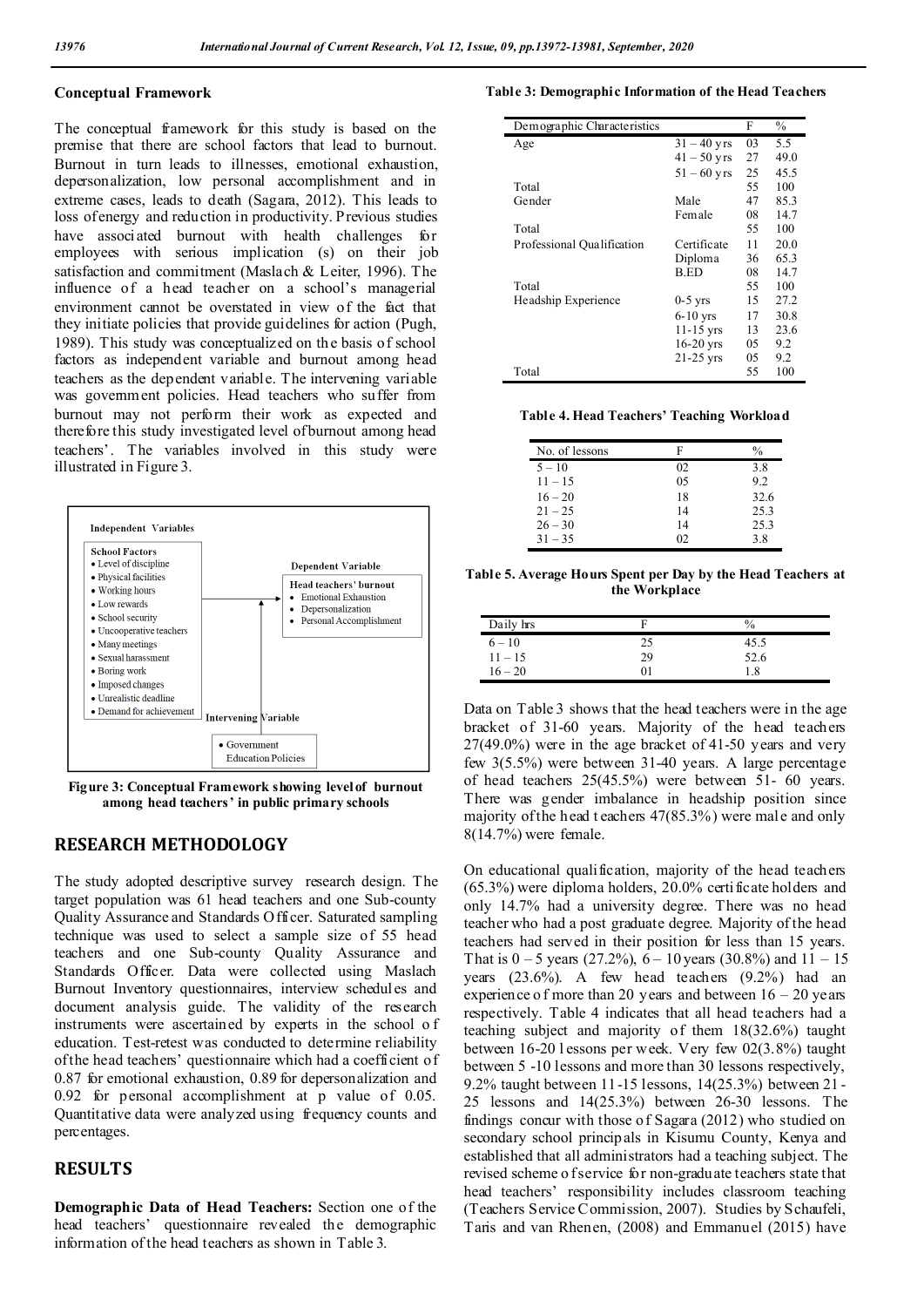shown that the more employees engage with their job the more the tendency of experiencing occupational burnout. The researcher then considered the number o f hours spent by the head teachers at their work station and the results were as shown in Table 5.

Data in Table 5 shows that most head teachers 29(52.6%) were at their work stations for between 11- 15 hours on a normal working day. According to Republic of Kenya (2016), a public servant is supposed to work for eight hours every working day. A large percentage of the head teachers  $25(45.5%)$  spent between  $6 - 10$  hours a day at school while a very small percentage of the head teachers 01(1.8%) spent more than 15 hours at school in a day. This is higher than the official working time given as 8 hours a day.

**Research Question:** The research question responded to was: What are the burnout levels among head teachers in public primary schools in Butula Sub-County? The overall rating on burnout was as shown in Table 6.

## **Table 6. Levels of Burnout among Head Teachers in B utula Sub-County**

| Rating                                                     | Level of burnout | Frequency | $\frac{0}{0}$ |  |
|------------------------------------------------------------|------------------|-----------|---------------|--|
| $0 - 25.32$                                                | Low              | 14        | 25.5          |  |
| 25.33-40.55                                                | Average          | 20        | 36.4          |  |
| 40.56-100.00                                               | High             | 21        | 38.1          |  |
| Total                                                      |                  | 55        | 100           |  |
| Key: Interpretation levels of burnout based on Maslach and |                  |           |               |  |

Jackson, (1986) - low at ≤ 25.32, average at 25.33 – 40.55 and high at  $\geq 40.56$ 

**Table 7. Emotional Exhaustion Levels of Burnout among Head Teachers in Butula Sub-County**

| Rating    | Level of burnout | Frequency | $\frac{0}{0}$ |
|-----------|------------------|-----------|---------------|
| $0 - 16$  | Low              | 11        | 20.0          |
| $17 - 26$ | Average          | 15        | 27.3          |
| $27 - 54$ | High             | 29        | 52.7          |
| Total     |                  | 55        | 100           |

**Key**: Interpretation of emotional exhaustion levels of burnout based on Maslach and Jackson, 1986 - low at  $\leq 16$ , average at 17–26 and high at  $\geq$  27

Table 6 indicates that majority of the head teachers  $21(38.1\%)$  are in the high level of burnout,  $20(36.4\%)$  are moderately burned out while the minority 14(25.5%) suffer from low level of burnout. T he mean level of bu rnout in this study was 35.76 (moderate). Table 7 indicates that majority of the head t eachers (52.7%) are in the high level of the first stage of burnout emotional exhaustion, 27.3% are moderately burned out at this sub-scale while the minority  $(20.0\%)$  suffer from low level of emotional exhaustion. The mean level of emotional exhaustion in this study was 27.18 (high). Table 8 indicates that m ajority of the head teachers (69.1%) are at a low level of depersonalization; 20.0% at a moderate level and the minority (10.9%) are at a high level of depersonalization sub-scale of burnout. The mean level of depersonalization sub-scale was 7.09 (low). Table 9 indicates that majority of the head teachers  $(56.6\%)$  are at a low level of Personal Accomplishment sub-scale o f bu rnout; 25.3% at a high level and minority (18.1%) at a moderate level. The mean level was 35.41 (moderate). Table 10 above indicates that the widest range (47.00) was on emotional exhaustion sub-scale of burnout followed by (36.00) personal accomplishment and then by (21.00) depersonalization.

#### **Table 8. Depersonalization Level of Burnout among Head Teachers in Butula Sub-County**

| Rating    | Level of burnout | Frequency | $\frac{0}{0}$ |
|-----------|------------------|-----------|---------------|
| 0 - 8     | Low              | 38        | 69.1          |
| $9 - 13$  | Average          |           | 20.0          |
| $14 - 30$ | High             | 06        | 10.9          |
| Total     |                  | 55        | 100           |

Key: Interpretation of Depersonalization levels of burnout based on Maslach and Jackson, (1986) - low at  $\leq 8$ , average at 9–13 and high at  $\geq$ 14

**Table 9. Personal Accomplishment Level of Burnout among Head Teachers in B utula Sub-County**

| Rating    | Level of burnout | <b>Frequency</b> | %    |
|-----------|------------------|------------------|------|
| $0 - 30$  | High             | 14               | 25.3 |
| $31 - 36$ | Average          | 10               | 18.1 |
| $37 - 48$ | Low              | 31               | 56.6 |
| Total     |                  | 55               | 100  |

**Key**: Interpretation of Personal Accomplishment levels of burnout based on Maslach and Jackson (1986) - low at  $\geq$  37, average at 36–31 and high at  $\leq 30$ 

**Table 10. Sub-scale Burnout Level among Head Teachers**

| Sub-scale                           | N    | Range | Mean  |             | Std.<br>Dev | Variance | Level of |
|-------------------------------------|------|-------|-------|-------------|-------------|----------|----------|
|                                     | Stat | Stat  | Stat  | S.<br>Error | Stat        | Stat     | burnout  |
| Emotional<br>$exha$ ustion $(EE)$   | 55   | 47.00 | 27.18 | 1.55        | 11.55       | 133.48   | High     |
| Depersonal izati on<br>(DP)         | 55   | 21.00 | 7.09  | .69         | 5.12        | 26.30    | Low      |
| Personal<br>$ac$ com pli shment(PA) | 55   | 36.00 | 35.41 | 1.22        | 9.11        | 83.17    | Average  |

The mean statistic for emotional exhaustion (27.18) is high according to Maslach Burnout Inventory manual, depersonalization is low (7.09) and Personal accomplishment is moderate at 35.41.

## **DISCUSSION**

Male head teachers dominate the administrative positions in primary school sub-sector of education. This finding is consistent with studies in Kenya by Wasonga (2014), Kiumi (2008), Gachoki (2006) who researched on secondary s chool principals, Aujata, Simatwa, and Yalo (2014) who researched on deputy head teachers, Bas and Yildrim (2012) who researched on elementary school principals in Turkey and a study in the United Kingdom by Menaha, Amaratunga and Haigh (2008) who established that few women were administrators. It is an indication that women are generally fewer than men in administration at all basic school levels in the world. The findings vary from those of B as and Yildrim who found that (18,94%) of the elementary school principals were graduates of the senior high school, (78,42%) of the school principals were undergraduates and (2,63%) of them had postgraduate level of education. This variation could be because in Kenya, the entry qualification of primary school teachers was certi ficate and those who progressed further were due to their own initiative. Studies done in Kenya by Wasonga (2014) and Gachoki (2006) on secondary school principals that showed that majority of head teachers in rural schools had an experience of less than eleven years at administrative position, and a study by Bas and Yildrim (2012) who researched on elementary school principals in Turkey shows that the general administrative experience for majority of head teachers is below fifteen years. In an analysis of the world education indicators, long working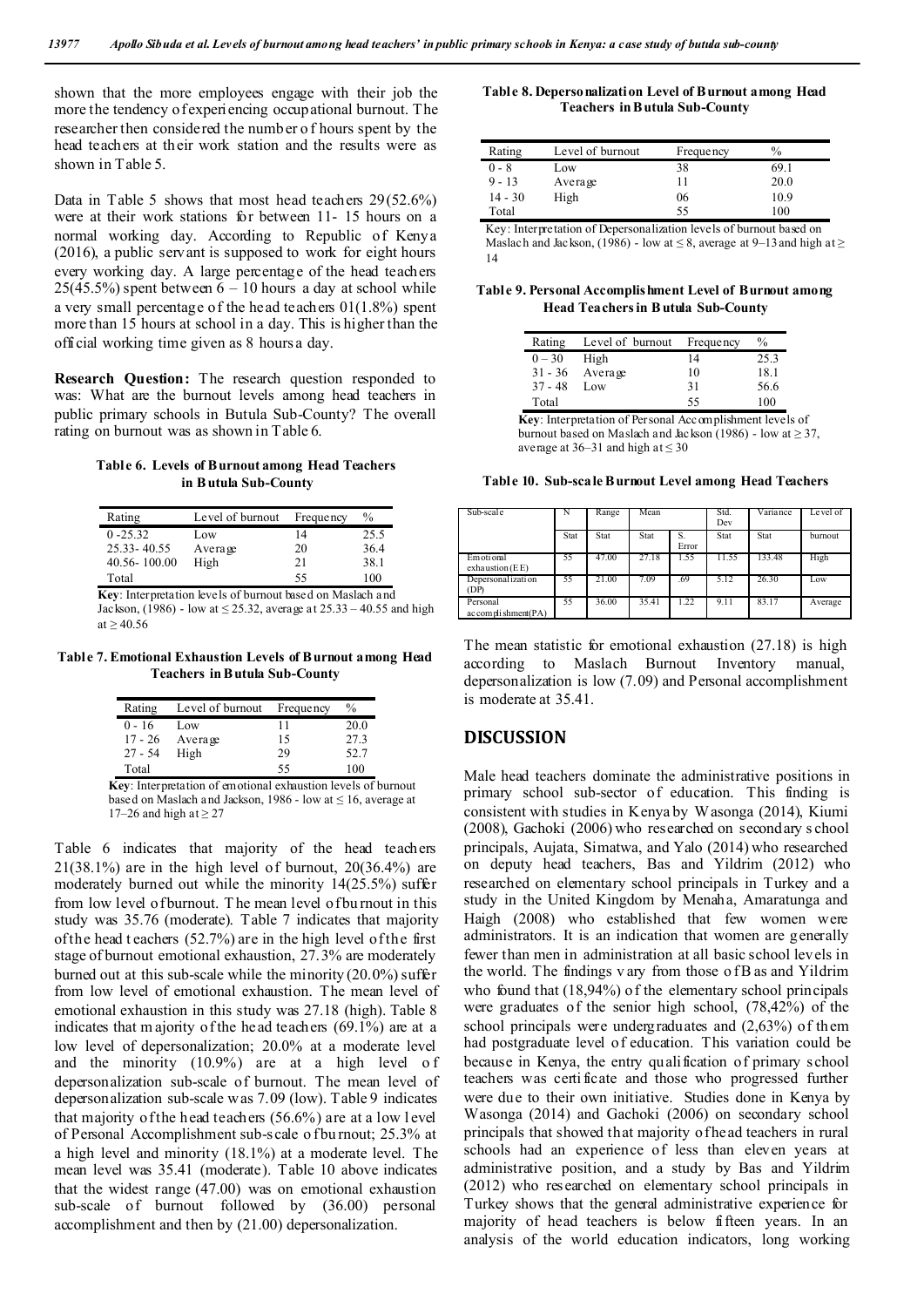hours and work overload are significant influencers of teacher burnout (Amimo, 2012, Fisher, 2011, and Bayani *et al* 2013). The findings o f this study concur with the following studies: El-Omari and Freihat (2011) who researched on burnout levels of Jordanian teachers of English and found the level of emotional exhaustion was 30.92; Ayeni (2012) in a study to investigate the relationship between burnout and psychophysiology among lecturers in a tertiary institution in Nigeria, found the level of emotional exhaustion was 29.27; Abo and Salem (2013) used psychological burnout scale to investigate the levels of burnout experienced by special education teachers in the State of Kuwait and established the female teachers' level of burnout in emotional exhaustion sub-scale was 38.60; Maslach and Jackson (1986) and Schermuly, Schermuly and Meyer (2011) who conducted their studies in USA and established a high level of emotional exhaustion in teachers. T he findings are inconsistent with the following studies: While analyzing burnout on elementary school principals in Turkey, Bas and Yildirim (2012), used Maslach Burnout Inventory to analyze level of burnout and found that elementary s chools principals h ave " low" level of emotional exhaustion. Louw, George and Esterhuyse (2011) examined burnout amongst urban secondary school teachers in Namibia. The main findings of the 337 teachers who participated in the research indicated a mean level for emotional exhaustion as 19.71 (average). Louw, George and Esterhuyse (2011) examined burnout amongst urban secondary school teachers in N amibia. The main findings o f the 337 teachers who p articipated in the research indicated a mean level for depersonalization was 6.66 (low); Maslach and Jackson, (1986) and Schermuly, Schermuly and Meyer, (2011) who studied level of burnout among educators in USA and established that they had low level in depersonalization sub-scale. The findings vary from the following studies: In a study to investigate the relationship between burnout and psychophysiology among lecturers in a tertiary institution in Nigeria, Ayeni (2012) found a high percentage (49.63%) in depersonalization; In a research on burnout levels of Jordanian teachers of English, El-Omari and Freihat (2011) found the level of depersonalization was 17.33 (high); While analyzing burnout on elementary school principals in T urkey, Bas and Yildirim (2012), used Maslach Burnout Inventory to analyze level of burnout and found that elementary schools principals have " moderate" level of depersonalization; Abo and Salem (2013) used psychological burnout scale to investigate the levels of burnout experienced by special education teachers in the State of Kuwait and established that the teachers had a high level of burnout in all the sub-scales. In comparison with other studies, the findings are consistent with Louw, George and Esterhuyse (2011) who found a moderate level of Personal Accomplishment; El-Omari and Freihat (2011) who found the level of personal accomplishment sub-scale was 31.58 (moderate); and B as and Yildirim (2012), who used Maslach Burnout Inventory to analyze level of burnout and found that elementary schools principals had " moderate" l evel of p ersonal accomplishment. The findings are inconsistent with the findings of Ayeni (2012), and Abo and Salem (2013) who established high levels of Personal accomplishment. The findings in all the sub-scales o f burnout with other studies reveal that they vary in levels and standard deviations: Abo and Salem (2013) used psychological burnout scale to investigate psychological burnout among female and male teachers and established their levels as follows: male teachers had a mean o f 23.08 in emotional exhaustion with SD of 4.70, Depersonalization of

40.36 with SD of 12.83 and Personal Accomplishment of 35.36 with SD of 16.30. On the other hand, the female teachers' level of burnout was as follows: emotional exhaustion of 38.60 and SD of 14.23, Depersonalization of 23.44 with SD of 8.41 and Personal Accomplishment was 19.00 with SD of 6.91. These results indicate that the teachers had a high level of burnout in all the sub-scales. Louw, George and Esterhuyse (2011) examined burnout amongst urban secondary school teachers in Namibia. The main findings o f the 337 teachers who participated in the research indicated a mean level for emotional exhaustion as 19.71 and standard deviation was 12.85. On depersonalization, the mean was 6.66 and SD was 8.68 and the mean on personal accomplishment was 32.79 and SD 5.76. Apart from Abo and Salem (2013), the researchers mentioned above used Maslach Burnout Inventory to investigate level of burnout and all of them have variation in the mean of the three sub-scales. The closer SD is to zero, the more confidence you can have in predicting that the level o fburnout among h ead teachers was equal to the mean of the group. Conversely, the further SD is from zero, the less confidence you have (Spatz, 2008). This indicates that it is not easy to predict the level of burnout among head teachers because the environment in which they work vary, the facilities are not the same and their attachment to the job also varies. This also indicates that different educators at different levels of education and areas of study vary in their level of burnout therefore this study sought to fill this gap in Butula Sub-County.

#### **Conclusion**

Head teachers in public primary schools suffer different levels of burnout with the m ean b eing moderate. Mean l evel of burnout among head teachers in the subscales were high in emotional exhaustion, low in depersonalization and moderate in personal accomplishment. This indicates that not all individuals follow the stages of three sub-scales of burnout from emotional exhaustion, depersonalization then personal accomplishment.

#### **Recommendations**

Structures should be established that give head teachers induction on strategies of coping with burnout. Head teachers have o ften attended management courses therefore a unit on strategies of coping with burnout should be incorporated. Teachers also need to know ho w to relate with a burned out head teacher to avoid being the triggers of aggravated stress.

## **REFERENCES**

- Abo, M. A. & Salem, A. A. 2013. Psychological Burnout and Coping Strategies of Special Education Teachers in the State of Ku wait. *Journal of Education and Practice*, 420. Retrieved on April 4, 2015 from www.iiste.org
- Alex, C.J. 2011. Examining the perceived role of teachers' ethnic identity, empathy and multicultural sensitivity on teacher burnout. ET D Collection for Fordham University. Paper AA13452792.
- Amimo, C. A. 2012. Are you experiencing teacher bu rnout? A synthesis of research reveals conventional prevention and spiritual healing. *Education Research Journal,* 211. pp. 338-344. Retrieved on November 21, 2014 from http://www.resjournals.com/ERJ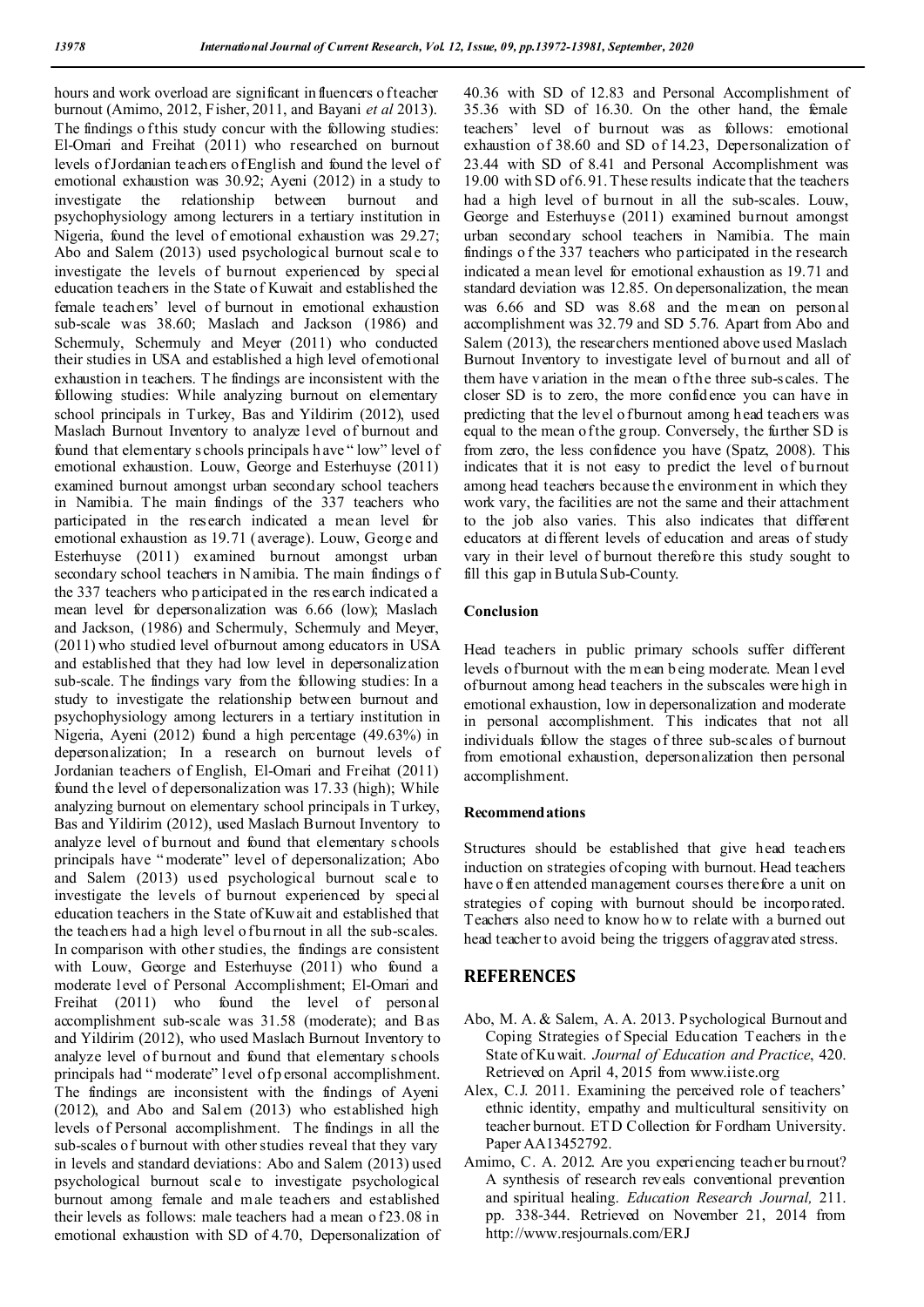- Antoniou, A., Polychroni, F., & Vlachakis, A. 2006. Gender and age differences in occupational stress and professional burnout between primary and high-school teachers in Greece. *Journal of Managerial Psychology,* 217, 682-688.
- Aujata, B. C., Simatwa, E. M.W. & Yalo, A. J. 2014. Influence of Conditions of Service and Principals' Leadership on Job Satisfaction of Secondary School Deputy Principals in Kenya: A Case Study of Hamisi Sub –County. Educ. Res. Vol. 57: 207-224 ISSN: 2141-5161.
- Ayeni, E. A. 2012. Burnout as Correlates of Psychophysiology. *British Journal of Arts and Social Sciences*, 101. Retrieved on April 5, 2015 from http://www.bjournal.co.uk/BJASS.aspx
- Ayodo, T. M. O. 2003. *Efficiency in Kenya Secondary Schools –* Paper presented at the Annual Secondary Schools Heads Association Conference.
- Azar, F. H. & Reyhane, R. 2014. Burnout and teaching style among Iranian English language educators in public schools and private institutes: A cross-comparison study. *International Journal of Research Studies in Language Learning*, 36, 85-94. DOI: 10.5861/ijrsll.2014.557
- Babbie, E. 1990. *Survey research methods* 2<sup>nd</sup> ed.. Belmont, CA: Wadsworth.
- Bas, G. & Yildrim, A. 2012. An analysis of Burnout o f Turkish elementary school principals. *Journal of educational and instructional studies in the world*, 24.
- Bayani, A. A., Hossein, B. & Bayani. A. 2013. Influence o f Gender, Age, and Years of teaching experience on Burnout. Annals of Biological R esearch, Vol. 4 4:239- 243. Retrieved on February 15, 2015 from http://scholarsresearchlibrary.com/archive.html.
- Bhadoria, D., & Singh, T. 2011. Relationships of Age and Gender with Burnout among Primary School Teachers. *Indian Journal of Social Science Researches*, *7*2: 10–17.
- Borritz, M. 2006. *Burnout in human service work - causes and consequences*. PHD Thesis. Denmark: National Institute of Occupational Health.
- Brookfield, S. D. 2006. *The skillful teacher on technique, trust, and responsiveness in the classroom*. 2 ed.. San Francisco: Jossey-Bass
- Brouwers, A., T omic, W. & Boulijt, H. 2011. Job demands, job control, social support and self-efficacy beliefs as determinants of burnout among physical education teachers. *Europe's Journal of Psychology,* pp. 17-39. Retrieved on July 8, 2015 from www.ejop.org
- Brown, S. L. & Arnell, A. T. 2012. Measuring the Effect Teacher Absenteeism Has on Student Achievement. *International Journal of Humanities and Social Science Vol. 2 No. 17.* Retrieved on July 12, 2016 from *www.ijhssnet.com*
- Brunsting, N. C., Sreckovic, M. A. & Lane, K. L. 2014. Special education teacher burnout: a synthesis of research from 1979 to 2013. *Education and treatment of children*. 374.
- Bryman, A., & Cramer, D. 2009. *Quantitative data analysis with SPSS for windows: A guide for social scientists*. London: Routledge.
- Clifton, R. A. 2013. *Obtaining Better Teachers for Canadian Public Schools: A Review of the "Teacher Effectiveness" Research Literature.* Fraser Institute. Retrieved on November 23, 2015 from http://www.fraserinstitute.org.
- Cooper, D. R. & Schindler, P. S. 2001. *Business Research Methods*. New York: McGraw-Hill
- Davis, A. R. 2003. *Teacher burnout using a teacher mentor program as an intervention*. Digital Dissertations. DOI: A AT 3097866, 1- 25.
- Dewe, P. 1986. *Causes, consequences and coping strategies for teachers.* Washington DC: Eric document Reproduction Services N.E.D 280807
- Dworkin. A. G. 2014. *Teacher Burnout in the Public Schools*, p. 824. Retrieved on June 26, 2016 from www.sunypress.edu/p-824-teacher-burnout-in-the-publics.aspx
- Eggen, P. & Kauchak, D. 2008. *Introduction to teaching: Becoming a professional*. New Jersey: Pearson Education.
- El-Omari, A. H. & Freihat, A. A. 2011. Burnout Levels of Jordanian Teachers of English in Ajloun Province. *Journal of Al-Quds Open University for Research and Studies*. 24 2
- Emmanuel. A, Fayankinnu & Bolanle, O. 2015. Occupational Burnout among Head Teachers in Nigeria: Consequences of Job Satisfaction and Workplace Commitment. *Journal of Human Resources Management and Labor Studies.* Vol. 3, No. 2: 29-41. Retrieved on June 25, 2016 from http://dx.doi.org/10.15640/jhrmls.v3n2a2
- Farber, B. A. 2000. T reatment strategies for different types of teacher burnout. *Psychotherapy in Practice, 56,* 675- 689.
- Federici, R. A & Skaalvik, E. M. 2012. Principal selfefficacy: relations with burnout, job satisfaction and motivation to quit. *Social Psychology Education,* 15:295– 320. DOI 10.1007/s11218-012-9183-5
- Fernet, C., Lavigne, G. L., Vallerand, R. J., & Austin, S. 2014. Fired up with passion: Investigating how job autonomy and passion predict burnout at career st art in teachers. *Work & Stress, 28*3, 270-288. Retrieved on April 11, 2017 from Doi: http://dx.doi.org/10.1080/02678373.2014.935524
- Fisher, M. H. 2011. Factors Influencing Stress, Burnout, and Retention of Secondary Teachers. *Current Issues in Education*, 141. Retrieved on April 8, 2015 from http://cie.asu.edu/
- Fraenkel, J. R., & Wallen, N. E. 2014. *How to design and evaluate research education.* New York: McGraw-Hill.
- Freudenberger, H. 1974. Staff burn out. *Journal of Social Issues 30 1,* 159–166.
- Friedman, I. A. 2002. Burnout in S chool P rincipals: Rol e Related Antecedents**.** *Social Psychology of Education* 53: 229-251. Retrieved on May 19, 2015 from http://link.springer.com/journal/11218
- Gachoki, T. N. 2006. An investigation into the causes of male students dropouts in public secondary schools in Kipipiri Division, Nyandarua District Unpublished Master o f Education Thesis. University of Nairobi.
- Gakure, R. W., Mukuria, P. & Kithae, P. P. 2013. An evaluation of factors that affect performance of primary schools in Kenya. *Educational Research and Reviews*. Vol. 813: 927-937. DOI: 10.5897/ERR2013.1466
- Gastaldi, F. G. M., Prino, L. E., Pasta, T., Longobardi, C., & Quaglia, R. 2014. Measuring the influence of stress and burnout in teacher-child relationship. *European Journal of Education and Psychology,* Enero-Junio, 17-28. Retrieved on July 12, 2016 from http://www.redalyc.org/articulo.oa?id=129330657002
- Gursel, M., Sunbul, M.A., & Sari, H. 2002. An analysis of burnout and job satisfaction between Turkish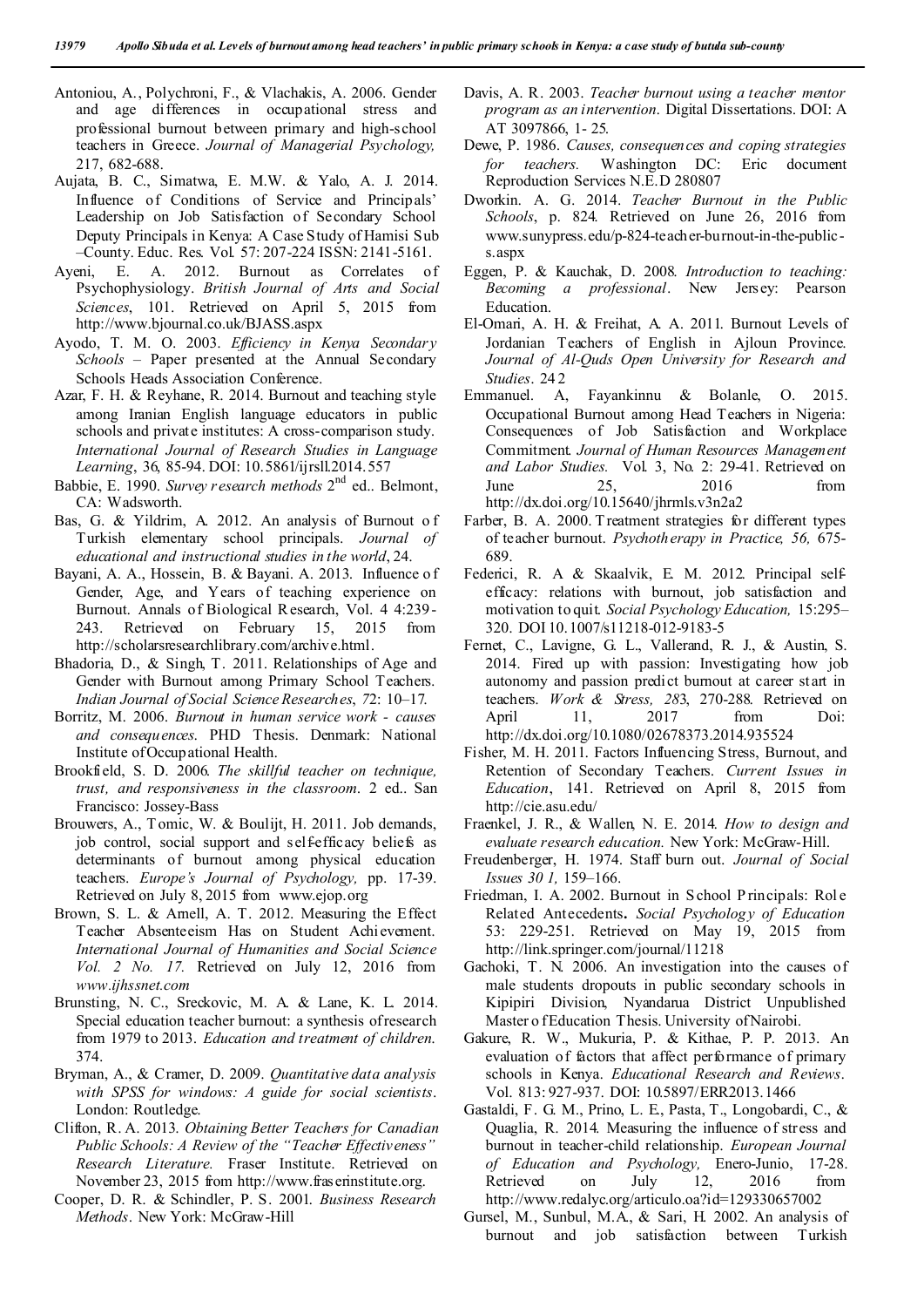headteachers and teachers. *European Journal of Psychology of Education, 17*1: 35–45. http://dx.doi.org/10.1007/BF03173203

- Hakanen, J. J., Bakker, A. J. & Schaufeli, W. B. 2006. Burnout and work engagement among teachers. *Journal of School Psychology,* 43, 495–513.
- Hall, E., Altman, M., Nkomo, N., Petzer, K. & Zuma, K. 2004. *The Impact of Job satisfaction, morale, workload and HIV/AIDS*. A report prepared for the Educational Labour Relations Council in Teachers for Tomorrow's schools Analysis of the World Education Indicators 201 Edition OECD.
- Irvin, D. W., Hume, K., Boyd, B. A., McBee, M. T., & Odom, S. L. 2013. Child and classroom characteristics associated with the adult language provided to preschoolers with autism spectrum disorder. *Research in Autism Spectrum Disorders, 7,*947-955.
- Jackson, L., Rothman, S., De Vijver, F. 2006. A model of work-related well-being for educators in South Africa. *Stress and Health, 22*, 4, 263-274.
- Jennings, P. A., & Greenberg, M.T. 2009. The prosocial classroom: Teacher social and emotional competence in relation to student and classroom outcomes. *Review of Educational Research, 79,* 491-525.
- Kenya National Examination Council Website. Retrieved on  $20<sup>th</sup>$  January, 2016 from knec-portal.ac.ke
- Kiumi, J. K. 2008. Relationship between principals' management approaches and level o f students' discipline in public secondary schools in Nyandarua and Laikipia Districts, Kenya Unpublished P.hD Thesis Egerton University.
- Koech, S. J., Tikoko, B. J. & Chemwei, B. 2014. Institutional factors that influence teacher turnover in public secondary schools in Baringo District, Kenya. *International Journal of Education and Research,* 2 4. Retrieved on 15 November 2015 from www.ijern.com
- Kombo, D. K., & Tromp, D. L. A. 2006. *Proposal and Thesis Writing*. Nairobi: Pauline Publications.
- Kothari, C. R. 2004. *Research Methodology*: Methods and Techniques. New Delhi: Prakashan
- Kozol, J. 2008. *Letters to a young teacher*. New York: Crown. [Kindle edition].
- Lema, I. S. 2012. *Prevalence of burnout syndrome and its health effects among academic staff at Muhimbili university of health and allied sciences, Dar es salaam Tanzania*. Retrieved on January 1, 2015 from http://ir.muhas.ac.tz:8080/jspui/handle/123456789/606
- Levine, D. & Stephane, D. 2005. *Even you can learn statistics*. Upper Saddle River: Pearson Education.
- Louw, D.A., George, E., & Esterhuyse, K. 2011. Burnout amongst urban secondary school teachers in Namibia. *SA Journal of Industrial Psychology/SA Tydskrif vir Bedryfsielkunde*, 371. Retrieved on April 5, 2015 from http://www.sajip.co.za.doi:10.4102/sajip.v37i1.1008
- Maphill World Maps. Retrieved on November 6, 2017 from http://www.maphill.com/kenya/western/busia/
- Martin, A. M. 2010. *Predictors of burnout and self-efficacy among special education teachers* PhD Thesis Teachers college Columbia University.
- Martin, N. K., Sass, D. A., & Schmitt, T. A. 2012. Teacher efficacy in student engagement, instructional management, student stressors, and burnout: A theoretical model using in-class variables to predict teachers' intentto-leave. *Teaching and Teacher Education*, 28, 546-559.
- Maslach, C. & Jackson, S. 1981. The measurement o f experienced bu rnout. *Journal of Occupational Behaviour 2* 99-113.
- Maslach, C. & Jackson, S. E. 1986. Maslach burnout inventory manual. *Journal of Occupational Behavior Palo Alto*. CA.
- Maslach, C., 2003. Job Burnout: New Directions in Research and Intervention, Current Directions in Psychological Sciences, Vol. 12 5, 189 – 192.
- Maslach, C., Jackson, S. E., & Leiter, M. P. 3rd ed. 1996. *The Maslach burnout inventory manual.* Palo Alto: Consulting Psychologists Press.
- Maslach, C., Schaufeli, W. B., & Leiter, M. P. 2001. Job burnout. *Annual Review of Psychology*, 52, 397- 422.
- Melgosa, J. 2004. Less Stress. Vol. 4 Spain. MARPA Artes Graificas.
- Menaha, S., Amaratunga, R. D. G., & Haigh, R. 2008. *Employability of women managers in the educational sector: A study on their leadership role. Research Institute for the Built and Human Environment*, University of Salford, Salford M5 4WT, Greater Manchester, UK.
- Merriam, S. B. 2009. *Qualitative research: A guide to design and implementation.* San Francisco, CA: John Wiley & Sons, Inc.
- Miaoulis, G. & Michener, R. D. 1976. *An Introduction to Sampling*. Dubuque, Iowa: Kendall/Hunt Publishing Company.
- Michelle P, 1981. MA, *LMFT from Public Welfare*, Vol. 39, No. 1, American Public Welfare Association.
- Mugenda, M. 2003. *Research Methods; Quantitative and Qualitative Approaches*. Nairobi: Acts Press.
- Mugenda, O. M., & Mugenda, A. G. 1999. *Research Methods: Quantitative and Qualitative Styles*. Nairobi: Acts Press.
- Ng'ang'a, R. 2012. An investigation into factors that contribute to burnout among teachers. A case of public secondary school teachers in Eldoret Municipality. Kenyatta University. Retrieved on April 5, 2015 from http://ir-library.ku.ac.ke/handle/123456789/5210
- Ngari, S. M., Ndungu, A., Mwonya, R., Ngumi, A., Mumiukha, C., Chepchieng, M. & Kariuki, M. 2013. Levels of stress among secondary school administrators and its implication in education management in Kenya. *Educational Research and Reviews.* 811: 677-681. DOI: 10.5897/ERR10.021
- Ngeno, G. 2007. Causes of teacher burnout among primary school teachers within Kericho municipality, Kenya. *Journal of Technology and Education in Nigeria 22*2: 9- 18.
- Onwe, O. J. 1998. Elements of Project and Dissertation Writing: *A Guide to Effective Dissertation Report.* Lagos: Impressed Publishers.
- Orodho, A. 2009. Essentials of Education and Social Science Research Methods; Nairobi, Mazola Publishers.
- Otieno, K., Matanga, F. K. & Odera, P. 2014. Leadership Behaviour and Occupational Tedium among Primary School Teachers in Nyanza Region, Kenya, *International Journal of Academic Research in Progressive Education and Development*, 34
- Ozer, N. 2013. Investigation of the Primary School Principals' Sense of Self-Efficacy and Professional Burnout. *Middle-East Journal of Scientific Research,* 15 5: 682-691. DOI: 10.5829/idosi.mejsr.2013.15.5.11108